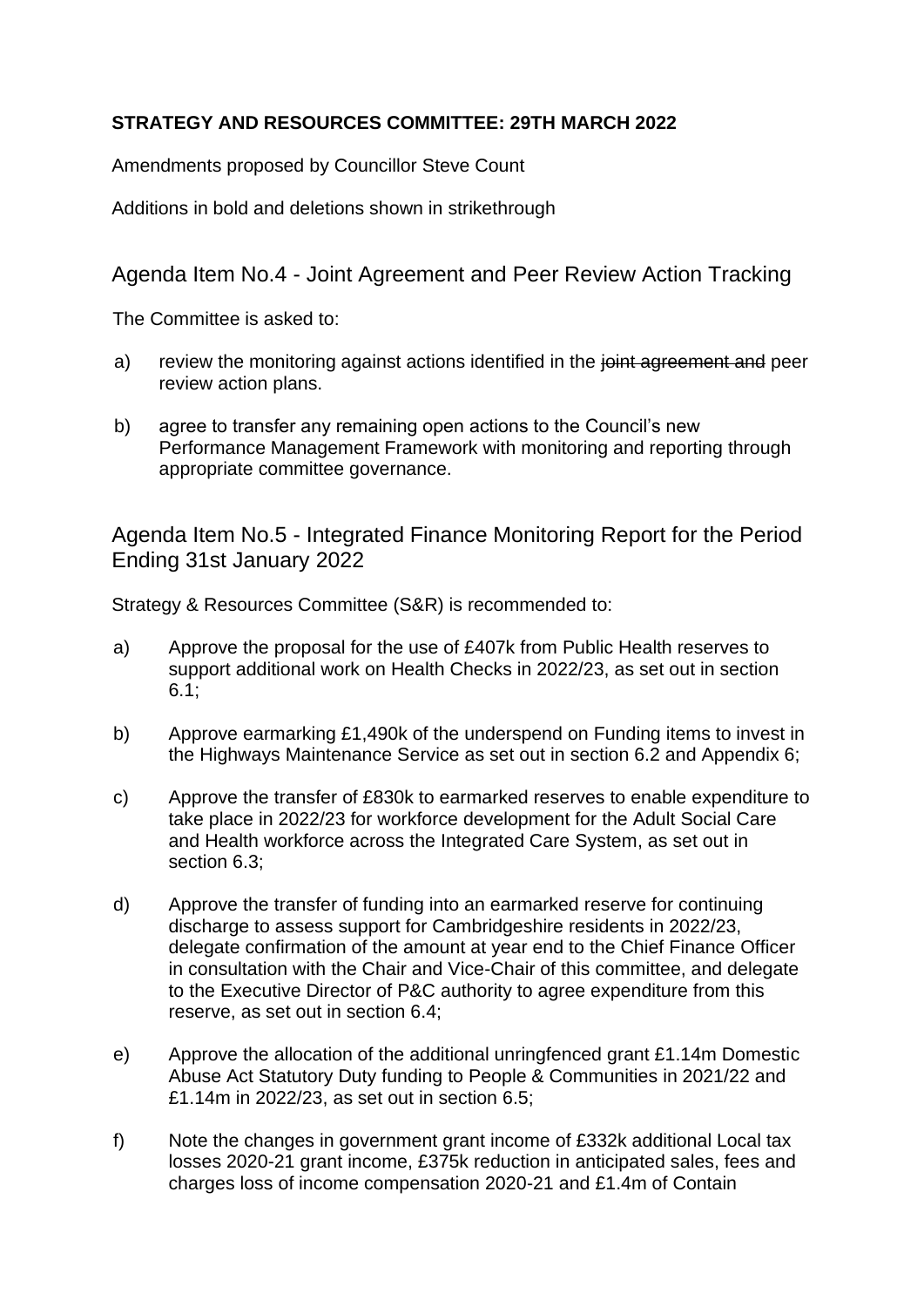Outbreak Management Fund grant income applied centrally as set out in section 6.6;

- g) Note the changes in forecast income in relation to business rates of an estimated £1.43m Business Rates Retention 2021-22 pool dividend and forecast £202k Alconbury Enterprise Zone Business Rates payment in respect of rates collected for 2021-22 as set out in section 6.7;
- h) Approve the debt write-offs of £29,108 and £27,784 relating to the estates of service users where there is now no prospect of debts being recovered, as set out in section 7.2;
- i) Approve additional prudential borrowing of £389k for 2022/23 for the Swaffham Prior Community Heat Project and £1,099k for 2022/23 for the North Angle Solar Farm scheme, as set out in section 8.6;
- j) Note the update provided on the Council's treasury management activity set out in section 9.10;
- k) Note and comment on the Finance Monitoring Report for Corporate Services (Appendix 4);
- l) Approve the criteria for accessing the Just Transition Fund (Appendix 5).
- m) Note the updated pricing and business case for the Babraham Road Smart Energy Grid, including the increase in capital cost of £630k, and authorise the Chief Finance Officer to make resulting budget changes in consultation with the Chair and Vice Chair and in accordance with the Addendum.
- **n) Ask the Chair of the Strategy and Resources Committee to write to and publish an explanation to all members of the Communities, Social Mobility and Inclusion Committee (COSMIC), and members of the Strategy and Resources Committee, why Strategy and Resources Committee failed to formally consider or debate in open forum, COSMIC's legitimate and formal request, with a unanimous committee vote from July 2021, which was c) Following the success of the Communities Capital Fund, recommend that the Strategy and Resources Committee allocates at least a further £5m in the 2022-23 Business Plan.**

## Agenda Item No.6 This Land Monitoring Update

The Committee is invited to:

- (a) Note and comment on the report and progress with the action plan;
- (b) Note the areas highlighted for consultation with the Council: potential for collaboration on future developments and risk appetite relative to meeting housing needs;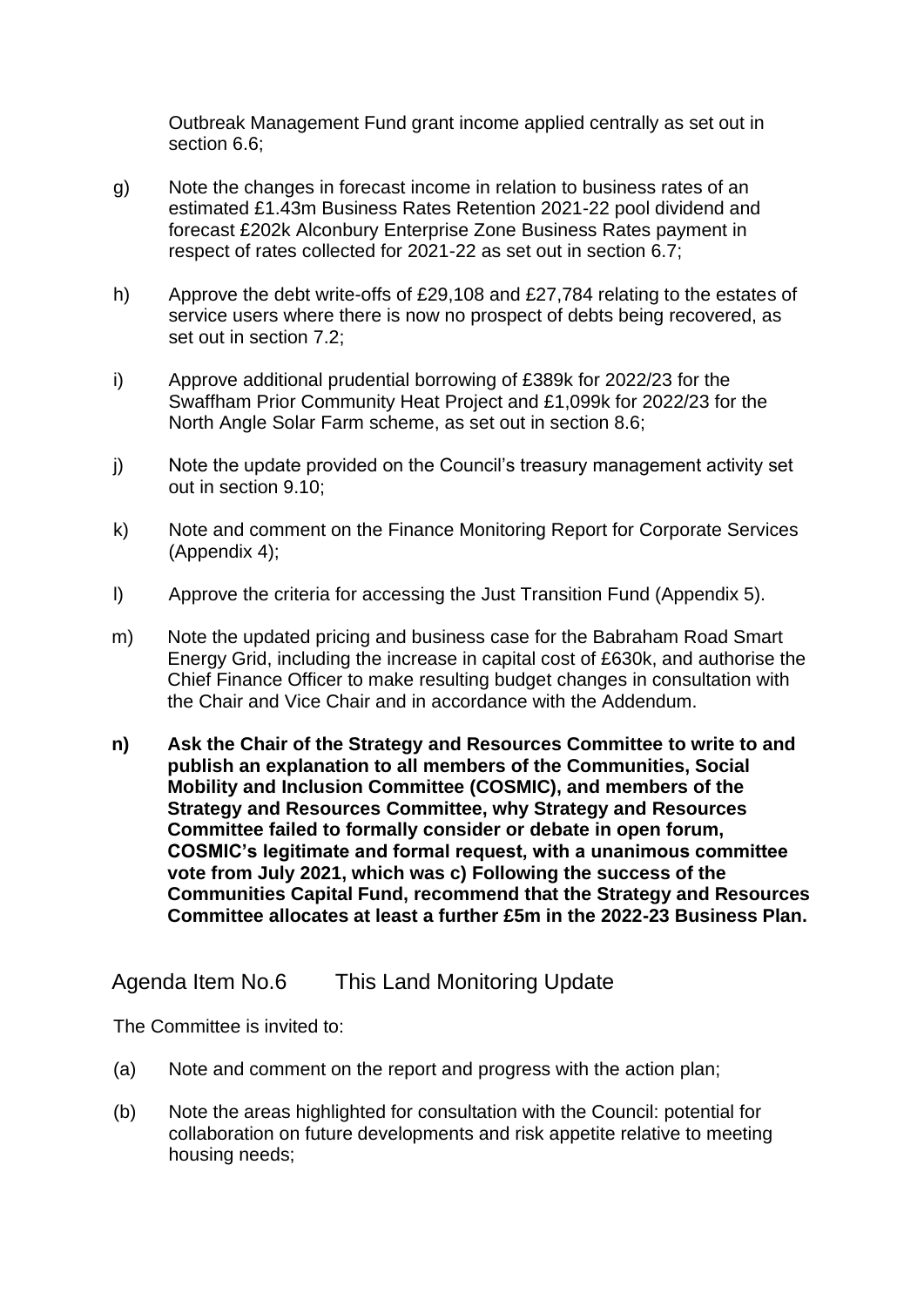- (c) Permit and enable sale of properties, owned by This Land, at the sites listed at section 3.5 of this report, and at Horningsea, varying the Council's associated rights and mortgages as set out at section 3.5; and
- (d) Authorise the Section 151 officer, in consultation with the Chair and Vice Chair, to exercise the shareholder rights in relation to appointment of the next Chair of This Land, in accordance with section 2.8 of this report.
- **(e) Agree that any changes accepted by this Land, to reduce returns in exchange for increased affordable housing, to be quantified and reported to the next available meeting of the Strategy and Resources Committee.**

Agenda Item No.12 - New Shire Hall – Multi Function Room

The Committee is asked to:

- a) note that the ongoing COVID-19 pandemic and public health impacts of Full Council meetings without social distancing requires the continued use of external venues.
- b) instruct the Assistant Director Property to prepare a detailed report for the **next meeting of the Strategy and Resources** Committee in September 2022 on issues relating to safety, security and working environment for Members and challenges to the Council's aspirations for public accessibility to its meetings from the current size and configuration of the MFR with detailed options to address the issues.

Agenda Item No. 13. - Corporate Risk Register – Update

The Committee is invited to**:**

- **a)** note and comment on the corporate risk register.
- **b) raise serious questions of the assessment of Risk 01 and ask that the likelihood score be reviewed by officers as a matter of urgency. Furthermore to report back to Strategy and Resources Committee at its May reserve meeting a full action plan with timetable on mitigations being implemented and an update on the re-assessment of scoring.**